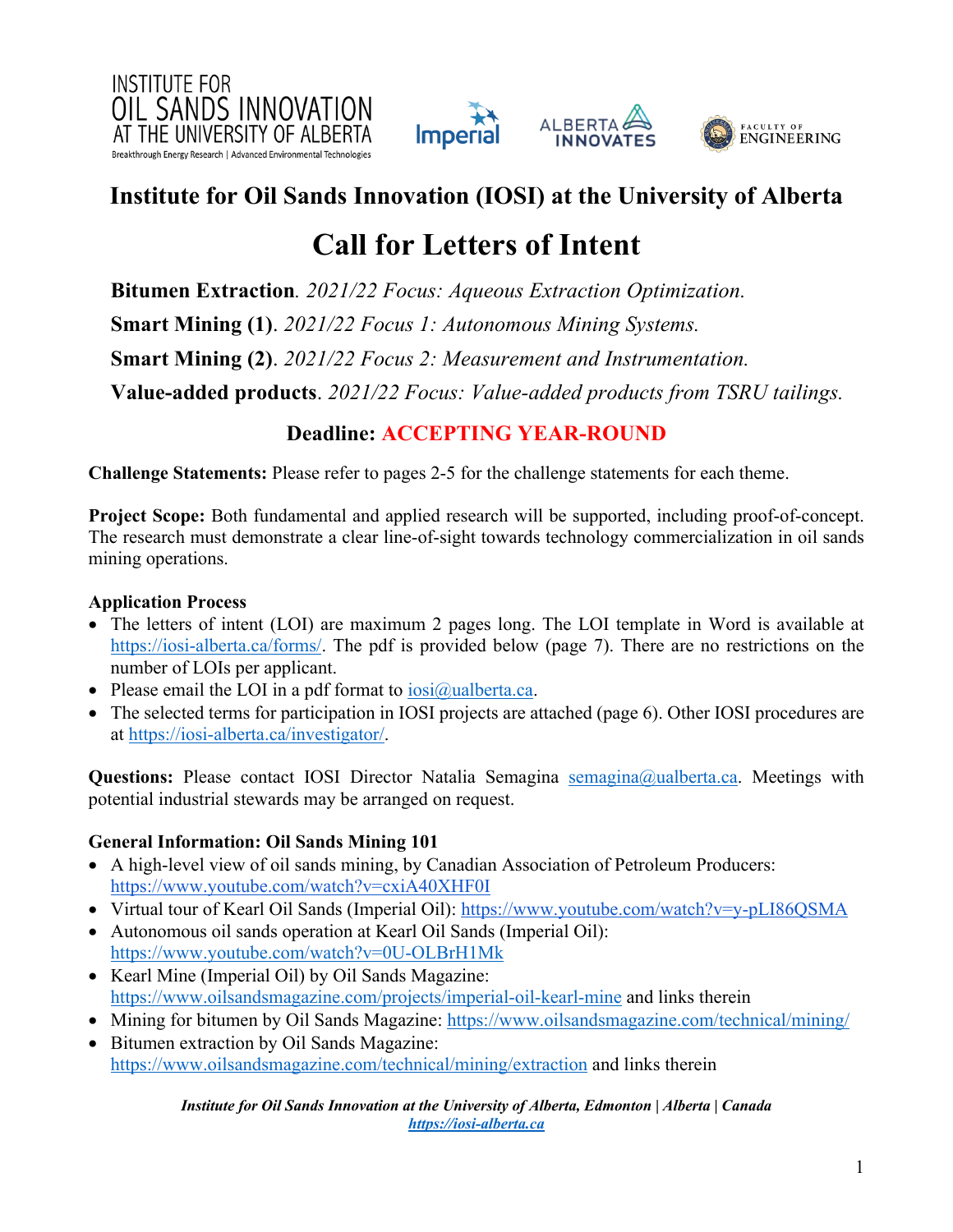



# **Challenge Statement**

### **Bitumen Extraction***. 2021/22 Focus: Aqueous Extraction Optimization*

### **Background**

Mined oil sands industry uses a water-based extraction process to separate bitumen from oil sands ore. Here the mined oil sands - after being crushed - are mixed with hot process water and caustic to form a slurry. The slurry is transferred to separation vessels via hydrotransport lines where ore lumps are mechanically sheared, and bitumen gets aerated. The aerated bitumen is separated in the form of froth in the primary separation cell. The unrecovered bitumen is subjected to air flotation. Over 90% of bitumen recovery can be achieved in the water-based process depending on the ore grade and the processing conditions.

For more general information on the extraction process, including at Imperial Oil, refer to the links provided on page 1.

### **Technology and Knowledge Gaps**

- Methods for decreasing extraction GHG emission.
- Reducing water usage for the extraction process.
- Methods/processes that can further enhance bitumen separation.
- Development of methods and techniques for quick slurry composition measurements both in-situ and ex-situ.
- Fundamental understanding of bitumen aeration and de-aeration process and methods to improve both.
- Fundamental understanding of processing ore in the presence of coal.
- Using computational methods to develop predictive models (transient and steady-state) for different stages of oil sands processing.
- Alternative chemicals for bitumen processing and fundamental science.
- Fundamental science for producing cleaner froth (i.e., fewer solids) in extraction.
- Methods to reduce fines generated by extraction.
- Relationship between slurry conditioning and bitumen recovery and novel conditioning approaches.
- In-situ and continuous measurement of froth quality (e.g., imaging or other properties).

### **Preferred Processes and Methods**

- New process concepts or enhancement of the current practice that could be integrated into the existing process.
- Low GHG emission, non-solvent approaches.
- Processing to minimize waste rejection.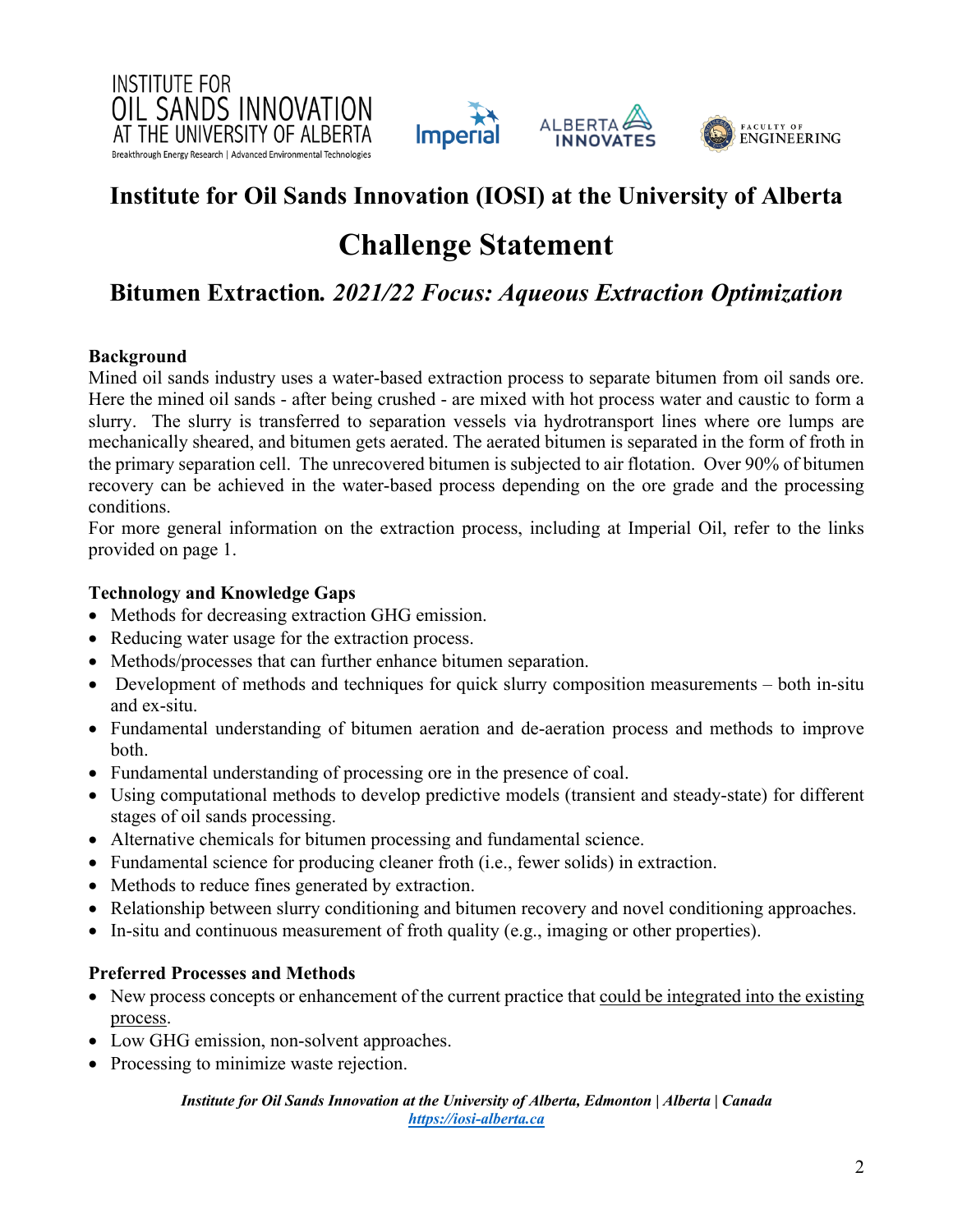







# **Challenge Statement**

# **Smart Mining (1)**

### *2021/22 Focus 1: Autonomous Mining Systems*

### **Background**

• Please refer to the 2021 video on Autonomous oil sands operation at Kearl Oil Sands (Imperial Oil): https://www.youtube.com/watch?v=0U-OLBrH1Mk

### **Challenges**

### **Instrumentation and software development for autonomy**

- Need for autonomous systems for independent projects (mine equipment inspections; facility inspections; environmental assessments; cleaning and maintenance systems in the field; aquatic systems for sample collection and bird hazing).
- Higher levels of autonomy are required (situational awareness, respond appropriately to unexpected events and obstacles).

### **Expanded autonomy for aerial systems**

- Light-weight detect and avoid systems; meet regulatory compliance for BVLOS (Beyond Visual Line of Sight).
- Weather condition monitoring.

### **Autonomous maintenance/reliability systems**

- Self-cleaning sensors and systems.
- Continued operation in adverse weather (rain, snow, dust, fog, cold).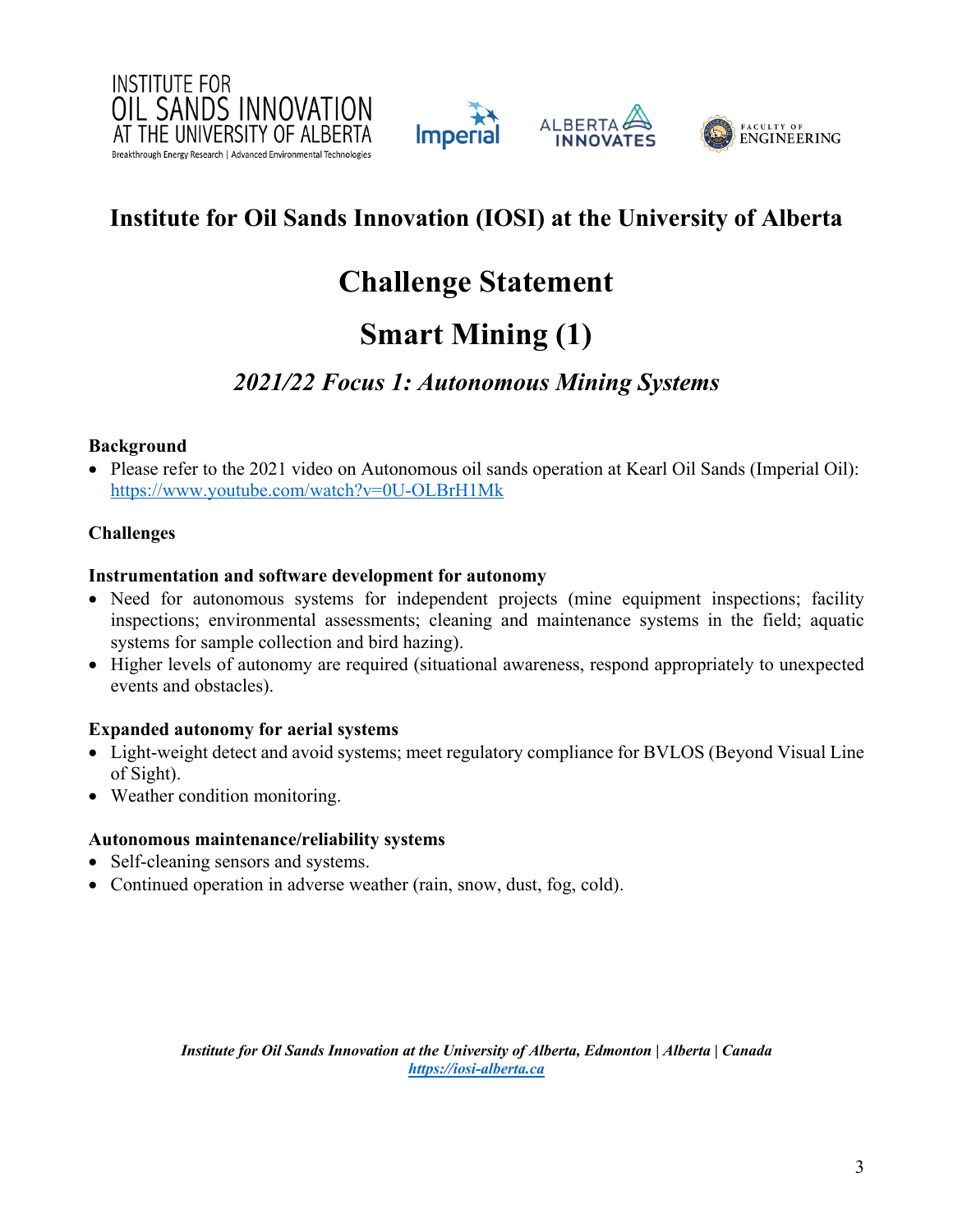







# **Challenge Statement**

# **Smart Mining (2)**

### *2021/22 Focus 2: Measurement and Instrumentation*

### **Background**

The oil sands mining industry uses online instrumentation to measure general trends of bitumen content and fines content through a proxy of illite. These sensors provide an indication of ore quality on a continuous point basis and, in general, provide limited time for the operation to respond to the change in feed quality.

For more general information on the mining process, including at Imperial Oil, refer to the links provided on page 1.

### **Technology and Knowledge Gaps**

- Limited applicability for ore reconciliation due to indicative nature and point scale.
- Value in providing a true value of bitumen content, fines content, particle size distribution, and/or clay activity or clay typing.
- Missing ability to determine particle size distribution and clay activity or clay typing.
- Required earlier on in the process: mine face, on shovels, and/or conveyors, faster/more cost-effective core lab analysis, or downhole applications.

### **Preferred Processes and Methods**

- Field applications should address the environmental suitability of the measurement system, sensitivity of the system to external factors such as ambient lighting, dust, rain, fog, frost, etc.
- Downhole applications should address operation in an aqueous environment.
- All methods should address how representative the measurement is of the bulk sample (one  $mm<sup>2</sup>$ surface measurement does not represent the mine face or a shovel bucket load. 100-1000 done quickly might.)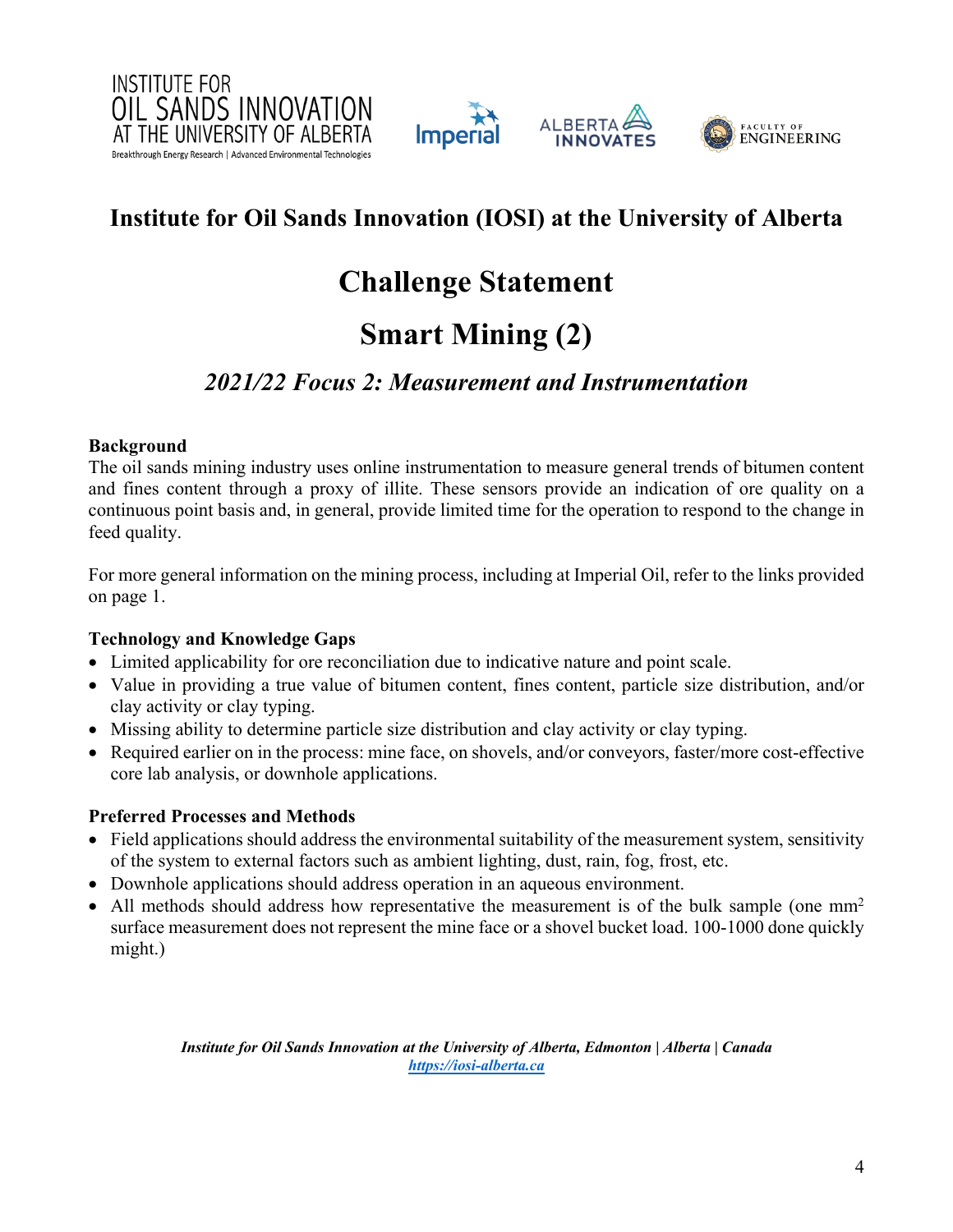





# **Challenge Statement**

# **Value-Added Products**

### *2021/22 Focus: Value-added products from TSRU tailings*

### **Background**

Mined oil sands industry uses Paraffin Froth Treatment (PFT) process to separate bitumen from water and solids. The rejected tailing stream from the tailing solvent recovery unit (TSRU) of PFT contains about 75% water, 20% minerals, 4% asphaltenes, 1% maltenes, <0.1% paraffinic solvent. There are economic and environmental benefits to convert the TSRU stream into valuable products.

For more general information on the mining process, including at Imperial Oil, refer to the links provided on page 1.

### **Technology and Knowledge Gaps**

- Methods/processes that can separate hydrocarbons (including asphaltenes and maltene) from the tailings, separate maltenes from asphaltenes, and convert asphaltenes to value-added products.
- Fundamental science for multiphase stream processing such as clean separation of hydrocarbons from mineral surfaces.

### **Preferred Processes and Methods**

- New process concepts can consider dry (water removed) or wet TSRU as a feed.
- Low-GHG emission, non-solvent approaches.
- Chemical reactions to enhance phase separation and product value.
- Processing to minimize waste rejection.
- Catalytic or non-catalytic reactions.
- Co-processing with other feedstocks such as  $CO<sub>2</sub>$ , flue gas, or natural gas.

### **Value-Added Products**

- Recovery of solvent or bitumen components (preferably boiling below  $524 \text{ °C}$ ).
- Solid carbon-based products, such as graphitic carbon, and carbon black.
- Feed for chemicals synthesis, mineral products.
- Other (new) products with value.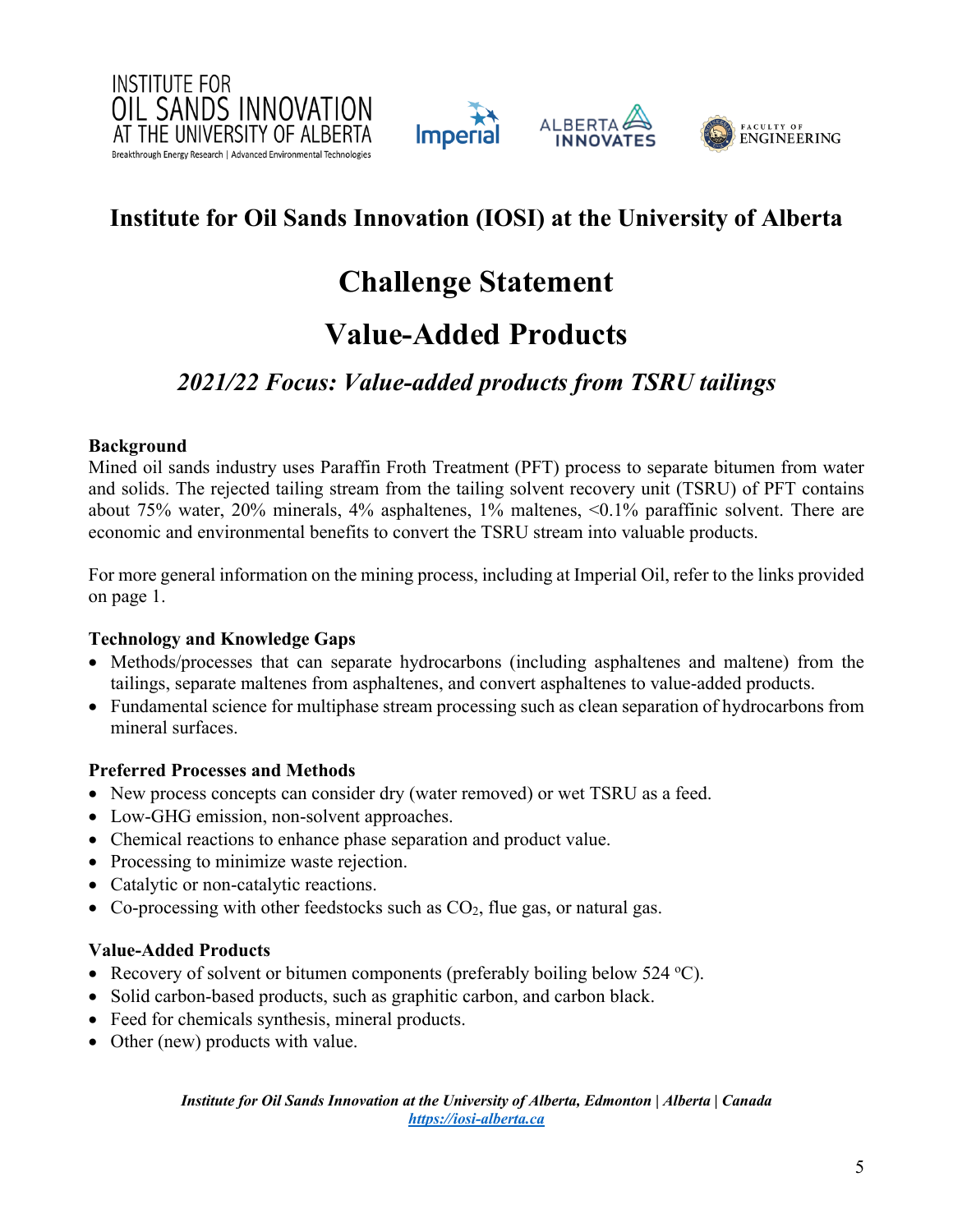



**Selected Terms and Conditions for Researcher Participation in IOSI Projects**

*(not applicable for the projects co-funded by COSIA and IOSI)*

The terms and conditions are provided through the Foundation Agreement between the University of Alberta (UofA) and Imperial Oil Limited, as well as through the Prime Agreement with Alberta Innovates. Agreement to these terms will be required if the proposal is accepted for funding. More details will be provided if the letter of intent (LOI) is invited for a full proposal. If you have questions before the LOI submission, please contact IOSI Director at semagina@ualberta.ca.

IOSI will work with researchers to establish and monitor the progress of research projects, and to ensure that procedures for publication, disclosure of intellectual property, and maintaining confidentiality are followed. Consistent with the Foundation Agreement, recipients of IOSI funding must agree to the following conditions:

- 1) **Intellectual property (IP)** All new IP shall be disclosed to the UofA and shall be owned by the UofA (exceptions may apply). Certain rights will be granted to the Imperial Oil Limited. The Research Provider shall not own or proceed to commercialize new IP independent of the UofA (exceptions may apply). Certain rights will be granted to Alberta Innovates to use and publish the produced reports.
- 2) **Confidentiality** All researchers shall use all reasonable efforts to prevent disclosure to third parties of any confidential information provided by the UofA and Imperial Oil Limited. Such information shall be identified in writing as confidential. This obligation does not apply if the information is already known to the researcher, or is revealed by third parties who have no duty to maintain such confidentiality, or after 10 years of receipt of the information.
- 3) **Publication rights** IOSI must be provided with copies of all theses, abstracts, presentations, and manuscripts at least 30 days before submission for publication to permit review for possible IP protection. If IOSI determines that protection of IP is warranted, the submission may be delayed for a period up to 6 months to secure that protection. On collaborative projects, disclosure of manuscripts to collaborators at least 60 days before publication is also necessary to allow review for any confidential information. Consequent requests to remove confidential information shall be provided within 45 days of receipt of the manuscript.
- 4) **Student's thesis** There will be no delay for the defence of a student's thesis, which is distinct from public presentation or publication. The student will own copyright in his/her thesis.
- 5) **Project reviews** IOSI projects shall be subject to a staged review process to ensure progress and relevance.
- 6) **Salary** IOSI emphasizes on training of highly qualified personnel. Therefore, IOSI funds are not to be used to cover the honorarium or salary/benefits of the principal investigators.
- 7) **Termination** Either party may terminate the Project Agreement within not less than 30 or 90 days, depending on the cause.

*Institute for Oil Sands Innovation at the University of Alberta, Edmonton | Alberta | Canada https://iosi-alberta.ca, iosi@ualberta.ca*